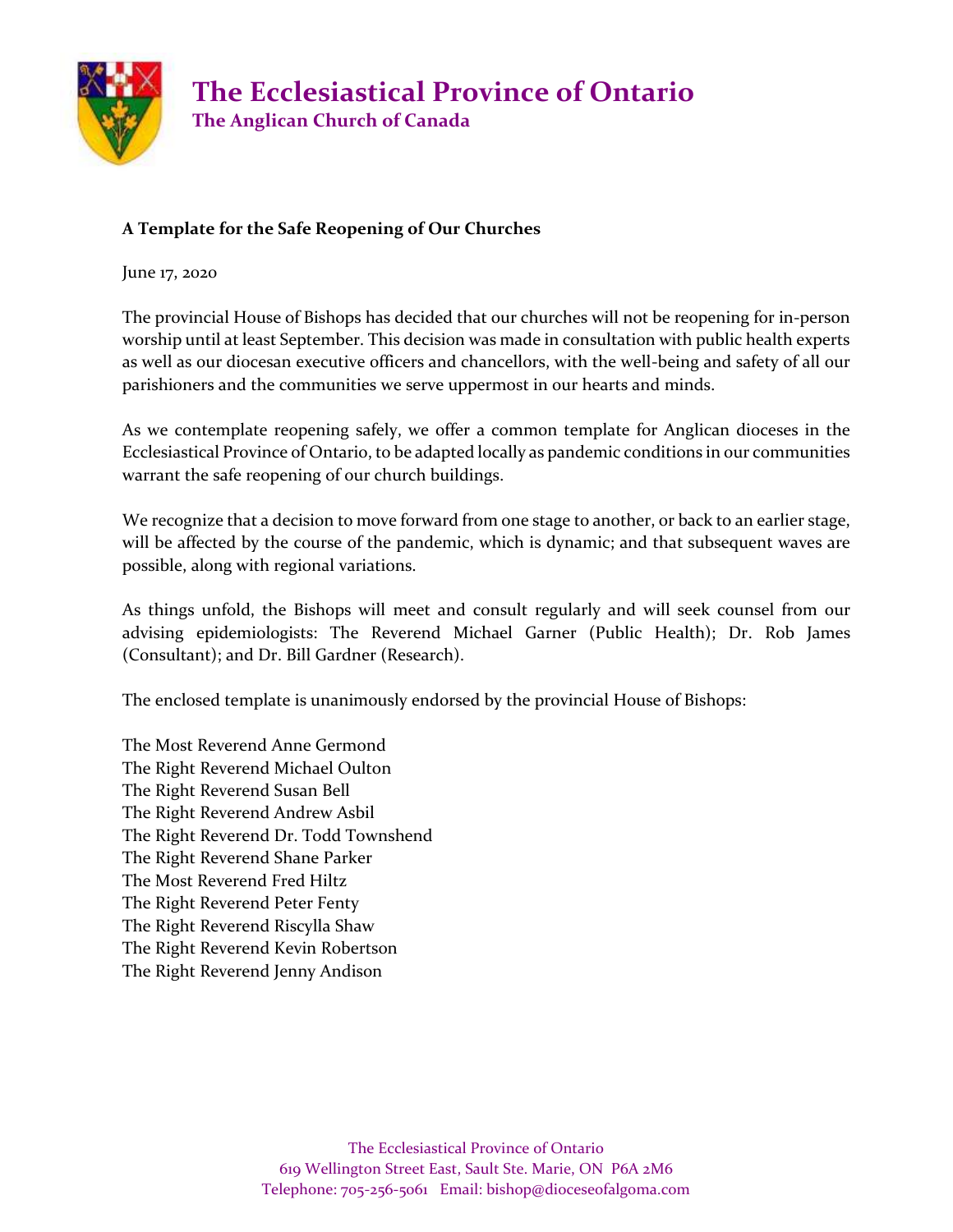



# **Loving Our Neighbours: A Template for the Safe Reopening of Our Church Buildings**

# The Ecclesiastical Province of Ontario

All directives of the Government of Ontario (and Quebec, where applicable) and local public health authorities must be followed at all times, including the following foundational pandemic hygiene guidance: washing hands often; staying home if feeling ill; practising physical distancing and where not possible, wearing a face covering.

During all stages, **public health directives and diocesan guidelines must be followed** and rigorous deep cleaning and disinfecting must happen on a regular basis. Where discrepancies exist between local, provincial, diocesan guidelines and the template below, the more restrictive guideline should be followed.

### **RED STAGE**

- Corporate worship continues to be livestreamed or pre-recorded and made available online.
- Small weddings, funerals and emergency baptisms are permitted.
- One on one, in-person essential pastoral care by clergy and pastoral visitors is permitted.
- Offices may reopen for staff and lay leaders where physical distancing is possible.
- Small meetings may occur where physical distancing is possible; online options are preferred whenever possible.
- Vital food security and community ministries to vulnerable populations are permitted to operate, with appropriate diocesan/local public health approval.
- Church buildings are closed to the public, except in circumstances where tenants or licensees are permitted to operate according to provincial, local, and diocesan guidelines.
- Food and beverages are not to be served or shared.

### **AMBER STAGE**

- Corporate worship may be conducted in-person; the wearing of face coverings is strongly encouraged, unless contraindicated:
	- o The Eucharist may be celebrated, with distribution of the bread only.
	- o Singing by soloists or small ensemble/ small choir may be permitted with appropriate physical distancing. No congregational singing.
	- o The Peace will be shared using non-contact gestures from pews.
- Online services continue to be offered in addition to in-person worship.
- Larger in-person meetings may resume where physical distancing is possible.
- Food and beverages are not to be served or shared at coffee hours, meetings, pot-lucks.
- Routine pastoral care visits may resume, observing heightened hygiene practices.